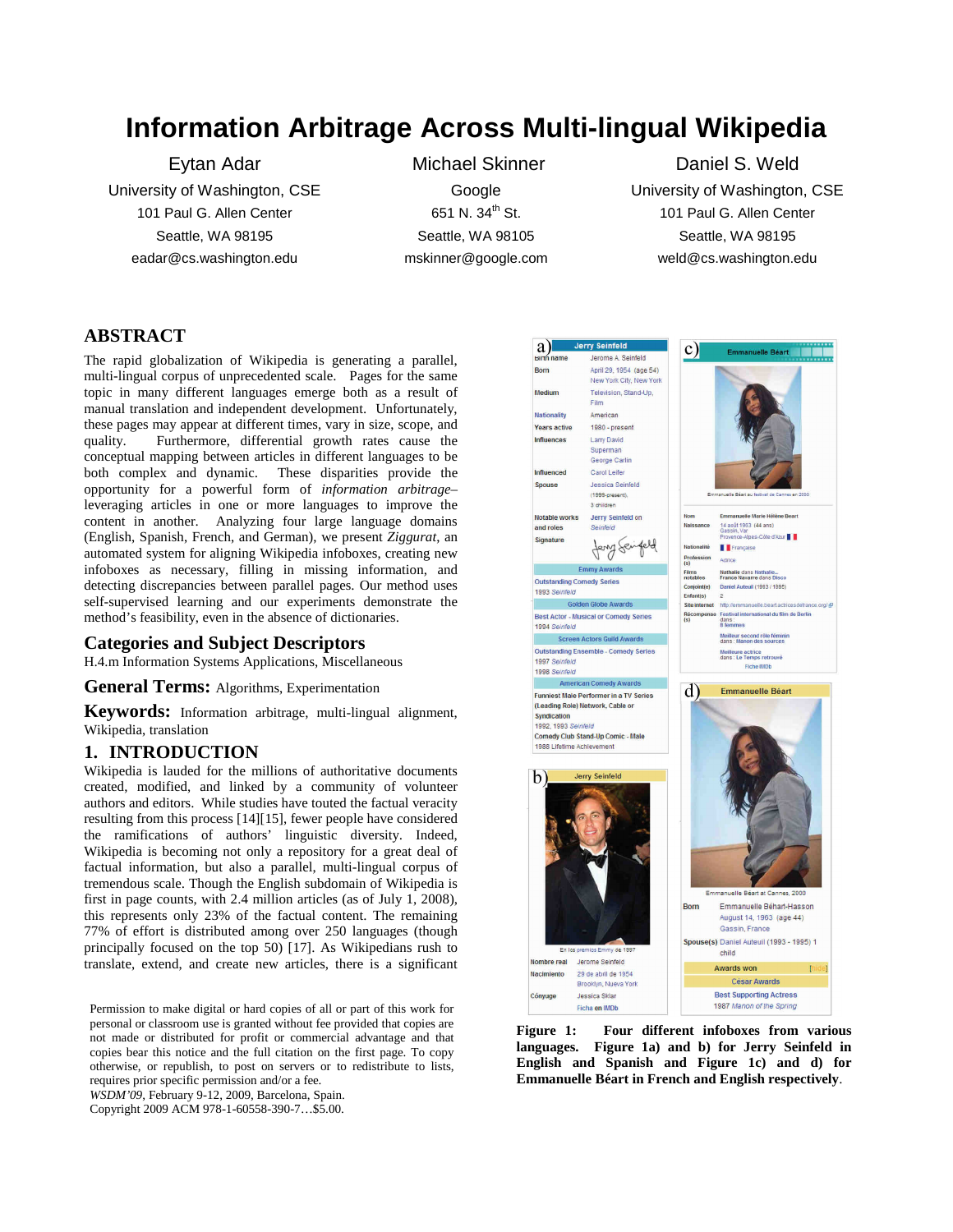

**Figure 2: An architectural diagram describing the flow of Ziggurat**.

opportunity for automation to amplify this process. In particular, most topics have a specific language which is most commonly used for updating the article. These disparities may have many causes—for example a particularly motivated editor may only write in his native language—but distribution and availability of expertise or inside information may also play a part.

This paper introduces the notion of *information arbitrage* across Wikipedia as a mechanism for detecting and exploiting these linguistic differentials. As in economic arbitrage, information arbitrage attempts to detect inefficiencies. In our case these inefficiencies are due to missing, old, or incorrect information in one language's corpus that can be "fixed" with the data from another. As we later discuss, there are many opportunities for information arbitrage within Wikipedia.

In this paper we focus attention on the differentials between *infoboxes* in different (language) versions of an article. Infoboxes are semi-structured blocks of summary data placed on many Wikipedia pages (Figure 1). In part we have selected infoboxes because their structure allows them to be aligned and evaluated without complex natural language processing. More importantly, they are a "beachhead" from which more complex extractions and alignment can be performed [20].

Figure 1 illustrates four different infoboxes demonstrating various differentials. Figure 1a and 1b, for example, are the infoboxes for the American comedian Jerry Seinfeld. We note the substantial amount of additional information in the English language infobox over the equivalent Spanish page. With information arbitrage, our goal is to deal with such situations and *automatically fill in missing infobox information*. In this example many of the fields in Seinfeld's English infobox can be propagated to the Spanish page. As another example, Figure 1c and 1d show the French and English infoboxes for the French actress Emmanuelle Béart. Although the two contain a substantial number of overlapping infobox fields (e.g. name, birthplace, etc.), the French page: a) has a more detailed birth place, b) disagrees with the English page on her birth name, and c) lists a different number of children. In this situation, even though the infoboxes are in essence equally complete, there are a number of discrepancies that would likely be worth bringing to the attention of the page editors. Because our system automatically aligns infobox data, it could potentially support conflict detection and linked-editing [13].

Figure 2 illustrates the general function of our Ziggurat and also serves as an outline for the remainder of this paper. As input, Ziggurat takes the Wikipedia content in four principal languages (English, Spanish, French, and German). The first phase, *page alignment,* fleshes out the—manually created, and hence incomplete—set of the cross-lingual links that denote equivalence between pages (Section 3.1). Utilizing these links and extracted infobox data, we generate correspondences between infobox attributes (fields), creating an alignment (Section 3.2). This fieldby-field alignment provides scores that we can then use to decide which completed attributes (i.e. those with values) are the most likely match for an empty attribute (Section 3.3). Below, we briefly describe the data and opportunity for impact.

# **2. DATA AND OPPORTUNITY**

The analysis and system described in this paper makes use of two Wikipedia datasets. First, we utilize the raw data dump from January of 2008 for the English, German, French and Spanish Wikipedia systems (used in the construction of cross-lingual links between articles). This data is in a form of markup known as Wikitext which is parsed by the Wikimedia content management system into HTML which can then be viewed in a browser. Each infobox is of a particular *class* (e.g. infobox\_actor, or infobox\_city\_it) which defined a set of *attributes*. An attribute comprises a *key* and *value*. When an editor creates an infobox inside a page, they define these key/value pairs (e.g., name  $=$ "Tom Cruise," birthdate  $=$  "July 3, 1962," etc.).

While the raw data contains these infoboxes, the haphazard combination of HTML, Wikitext, templates, and so on make parsing this data extremely difficult. Fortunately, the DBpedia project [3] has processed infoboxes from the same period in a more suitable format. The DBpedia data represents all infobox fields found in the Wikitext. For example, we see data of the form:

|                   | Tom Cruise birthname Thomas Cruise Mapother |
|-------------------|---------------------------------------------|
| Tom Cruise spouse | Katie Holmes                                |
| Tom Cruise spouse | Mimi_Rogers                                 |

The original data DBpedia data contains 23.2M, 2.9M, 2.7M and 1.4M such rows for English, German, French, and Spanish respectively. After a data cleaning step which collapses multiple rows with the same key (e.g. from the two spouse lines we create a single, set-valued attribute) we are left with 12.8M, 2.1M, 1.5M, and 880k rows for the different languages respectively. By relying on the template content, rather than the rendered data, we may not be able to discover that even though the Wikitext says "*sqarea = 45"* for some field, the user will see "*Square Area: 45 Km<sup>2</sup>* " when viewing the page. This is an unfortunate but necessary compromise to achieve a higher quality level in the data as attempts to process the rendered HTML directly have proven to be extremely error prone.

**…** 

# **2.1 Quantifying the Opportunity**

Thus far, we have *assumed* that there are many missing infoboxes and infobox elements, but is this really true? With the data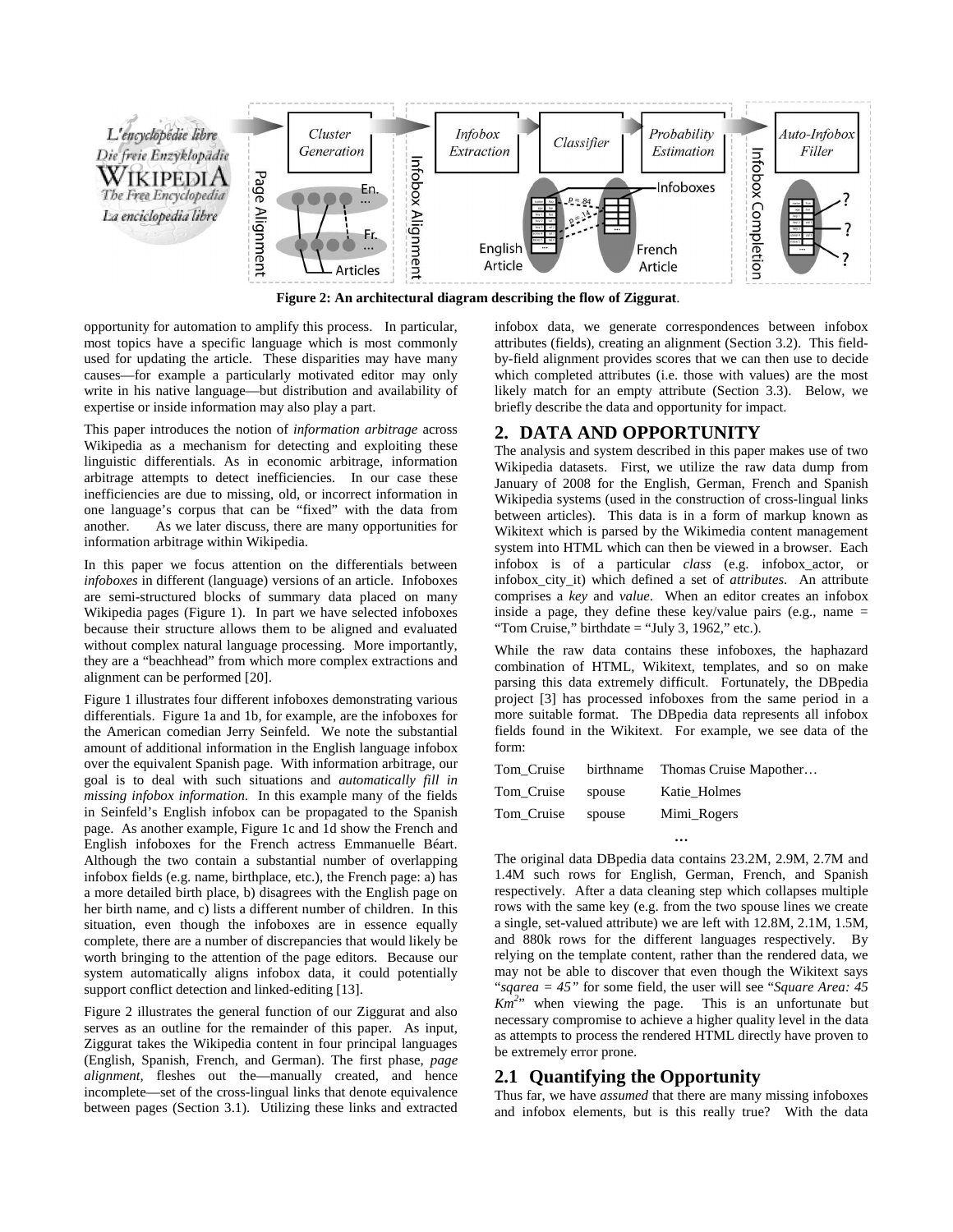described above it is possible to quantify this. To measure the number of missing infoboxes we begin by grouping conceptuallyequivalent articles into clusters (e.g. the French, Spanish, English and German articles on Tom\_Cruise are grouped into a cluster). The particulars of this grouping are described in further detail below. To find the potential number of articles for which we can generate new infoboxes we consider the number of infoboxes present in each cluster and the number that are missing. As long as we have one infobox defined in the cluster, we may be able to propagate this information to the other articles. For example, if only the English article in a cluster has an infobox, there is the potential to create 3 new infoboxes. Figure 3 shows the number of Wikipedia infoboxes which could potentially be created by translation. Note that we may even create a stub article in languages that do not already have an article for a given cluster. For example, if there was no Tom\_Cruise article in French, we could automatically generate one and add a partially filled infobox. From this we see that, given 405k clusters with at least one infobox, it should be possible to create over 1 million new infoboxes, 845k of which would be in new stub articles.

Calculating the number of new infobox attributes which could potentially be translated is slightly more difficult. Many infoboxes have duplicate keys that are rarely used, or keys that only make sense in certain contexts (e.g. living actors do not need a *death\_date* attribute). However, a baseline approximation of the potentially-translatable data can be calculated by comparing the relative size differences in paired infoboxes. This is done by measuring the average absolute difference between corresponding infoboxes. We find this average to be 6.5 attributes, indicating that there is substantial potential for translating data across attributes. We return to these questions in Section 4.3, when we discuss our experimental results.

# **3. ZIGGURAT**

Ziggurat contains a number of modules (as depicted in Figure 2). Abstractly, Ziggurat attempts to solve the following problem: given a particular article in one language containing an infobox (of some class) that has a missing value for some key, find the most likely value that, when translated, would be an appropriate substitution. This is further complicated by the fact that the infobox class may also be unknown (i.e., from a page with no infobox). Because the replacement value most likely comes from the same article in a different language, Ziggurat attempts to build clusters that group together the same

article ("concept") in different languages.

The Ziggurat attribute alignment module attempts to find the most probable mappings between infobox fields. By learning what a "match" is through a simple classifier and ranking possible matches to identify the best one, Ziggurat develops a ranking of the most likely sources for missing data.

# **3.1 Page Alignment**

In fact Wikipedia already provides crosslanguage links between related articles (e.g., Figure 4a) so it is possible to know that a certain page in English, for example, has a corresponding French equivalent. Though the structure of these links is defined globally by a group of contributors



**Figure 3: Potential for infobox creation** 

and policy makers (the Wikipedia Embassy), it is nonetheless voluntary and largely manual (various automated "bots" attempt to repair these links but as we see in our analysis are not entire successful). Figure 4b illustrates the number of existing crosslingual links in January of 2008. Note that none of the language pairs has an equal number of cross-language links, despite the inherent symmetry—clearly many links are missing.

Thus, as the first phase of Ziggurat, we complete the page-level mapping by computing weakly connected components of the translation graph and assigning a unique concept id to each. As a precaution, we discard any component which contains more than one article in any given language.

# **3.2 Infobox Alignment**

We now address the central task of identifying pairs of corresponding infobox attributes across languages. For example, we wish to predict that the *elevation* attribute of the English *Settlement* infobox, is the same as the *altitude* attribute of the *Ville\_des\_USA* infobox, but not the same as the *dens* attribute (denoting population density in French).

This problem can be formulated as a Boolean classification or probability estimation problem, but traditional supervised learning is not obviously applicable, because there is no explicitly-labeled training data. We confront this challenge with *self-supervised* learning. We first generate a training-set with a carefully-chosen set of general heuristics. Next, we apply logistic regression to



**Figure 4: Sample cross-language (a) links and number of existing links between language pairs (b).**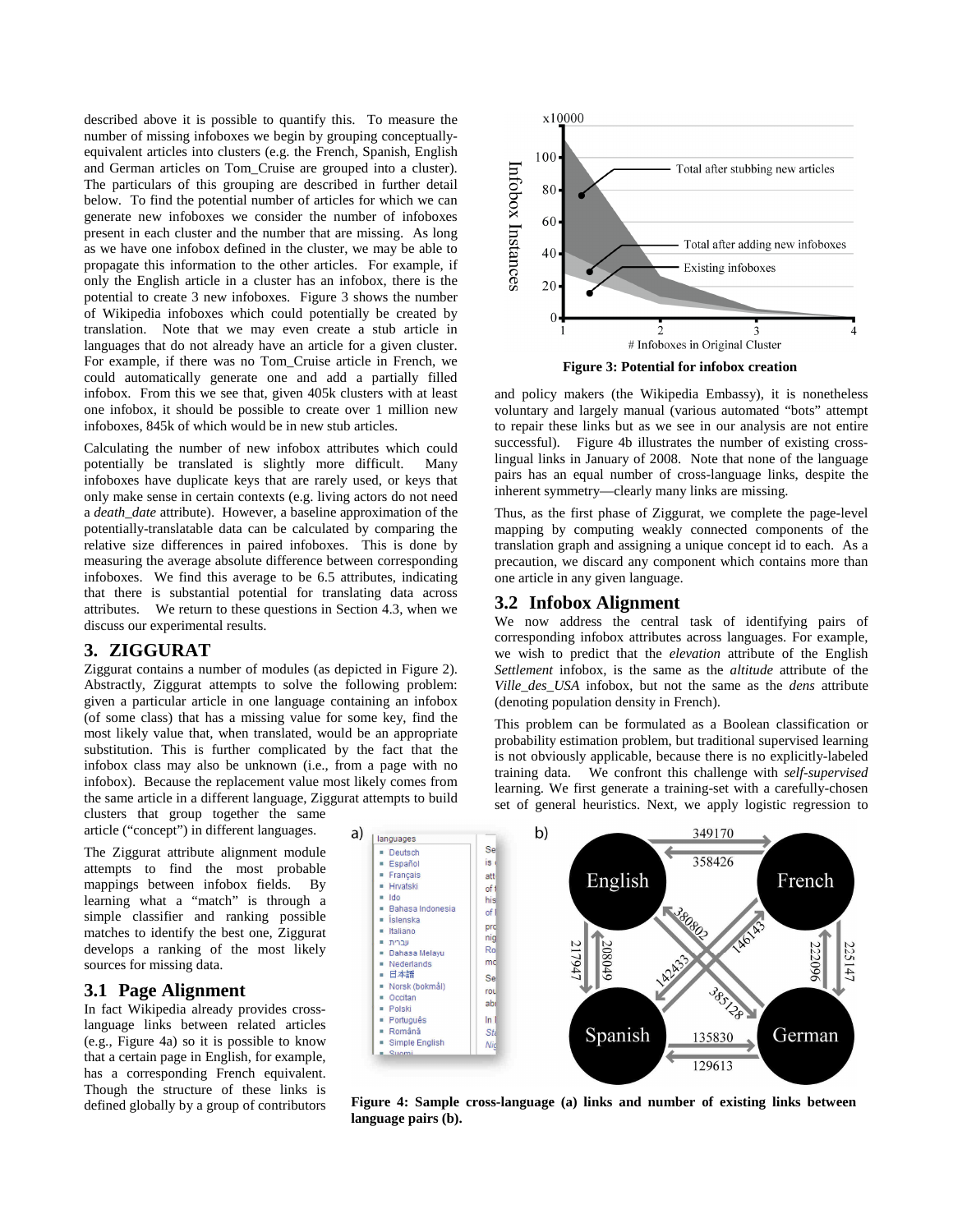train a Boolean classifier over *instances* of infobox attribute pairs (those *without* missing data) to detect whether two *values* are likely to be equivalent. Finally, we use our classifier to determine how often pairs of attributes are found to be equal (e.g., to learn that pairings of *Settlement/elevation* are more likely equal to *Ville\_des\_USA/altitude* rather than *Ville\_des\_USA/dens*). As we show, the tremendous amount of Wikipedia data ensures that our method is effective.

In order to find frequently-matched pairings, we first train our Boolean classifier to detect matches. This must be done in a way that is insensitive to various transformations (e.g., "Tom Cruise" is "Cruise, Tom"), translations (e.g., "nombre" is "nom" and 14km is 8.7 miles), abbreviations (e.g., density is dens), and other forms of data mangling.

More formally, our classifier takes two different infobox tuples and outputs 1 if they are likely to be equal or 0 if not. A tuple consists of 4 elements: a language, an infobox class, an infobox attribute, and an infobox value. Each Wikipedia article will contain many such tuples. To model the data we use the following form: ArticleName<sub>Language</sub>[InfoboxClass, KeyName] = KeyValue (for example, Tom\_Cruise<sub>English</sub>[actor,born] = July 3, 1962 to indicate that the actor infobox on the English Tom Cruise page states that he was born on July 3, 1962 ).

As we will see, it is possible to build such a classifier that performs with a high degree of accuracy. However, it is important to note that this classifier need not be perfectly accurate. Because we will test many pairings of class/key pairs between languages we should be able to generally identify alignment despite individual failures of the classifier.

Before evaluating the classifier in this way, we consider the how the same infobox values can be identified and corresponding features by which we train and test the classifier.

#### *3.2.1 Features*

The classification process begins by transforming a potentially matched pair of infobox tuples (article,language,infobox class, and key) into a feature vector that can be used in classification.

*Equality Features (6 features)* – The simplest test for identifying parallel tuples is to test for equality. Names and other words that remain constant regardless of language are a strong positive indication of a match. Though not as frequent, it is also possible for the attribute names or infobox classes to be equal. This happens when large classes of pages are copied from one language to another. We would expect a more significant amount of matching, for example, in the biological taxonomy infobox class, *taxobox*, which appears in both Spanish and English along with copied attribute names (e.g., *color*, *genus*, *ordo*, etc.). Three indicator variables are used as features to indicate equality. An additional set of three features check the equality of the normalized forms of the infobox values (i.e., lowercasing, removing everything but numbers, removing everything but alphabetical characters).

*Word Features (2 features)* – In some situations two equal infobox attributes may contain overlapping, but unequal values. This may be caused by, among other things, partial translations (some subset of the value has a unique term in the language) or slightly different lists (e.g., one has an extra element). To calculate similarity we tokenize each value into a set of words and calculate the Dice coefficient: 2 \* |X∩Y| / (|X| + |Y|) (where X and Y are sets of tokens). This value indicates on a scale of 0-1

(no match to perfect match) the similarity of the two sets. Additionally, the raw number of overlapping terms is retained as an additional feature.

*n-Gram Features (4 features)* – Because the languages we are working with frequently have words with similar roots it is possible to find matching substrings that are frequently a feature of matched infobox attributes. For example, in Spanish we may see *nombre* and in French *nom* or *Hamburg* in German or English but *Hambourg* in French. To identify such matches we generate 3 character n-grams (e.g., nombre =  ${non,omb,mbr,bre}$ ) and generate features corresponding to the intersection and Dice coefficient (as above). Features are generated both for the pair of values as well as the pair of attribute names.

*Cluster ID Features (5 features)* – Thus far we have not taken advantage of the hyperlinked nature of Wikipedia. When infoboxes contain links to other Wikipedia articles, it should be possible to utilize this information. For example, Juliette Binoche has the movie "The English Patient" as a value for her English infobox and "Le Patient Anglais" as a value in French. Both phrases are linked to the appropriate page for the movie in their respective language. Because we have previously determined that "Le Patient Anglais" and "The English Patient" are pages that are part of the same cluster and have the same concept ID, we have additional information that the values are equal (and thus the keys may be equal as well). Our feature generation process converts each hyperlinked element into a unique concept ID (generating a concept ID set for each infobox tuple). An indicator feature is used to indicate whether there is exact equality between the two input values. A second feature utilizes the number of intersecting concept IDs in situations where the value contains more than one, and a final feature generates the Dice coefficient for the concept ID set.

One issue with only linking to one concept ID is that there are various situations in which infoboxes point at articles from different places within a hierarchy. For example, Ang Lee, the director, was born in Pingtung, a city in Taiwan. One infobox may point to Pingtung as his birthplace whereas another will point at Taiwan. This will lead to a missed match. To resolve this issue we opted to make use of the fact that Wikipedia articles generally contain high level abstracts in their first paragraph. These abstracts generally mention, and point to, encapsulating topics (e.g. "contained in" or "part of" or "located in"). The Pingtung article, for example, states: "Pingtung City…is the capital of Pingtung County, Taiwan (Republic of China)." To utilize these we create a dataset containing all mentioned concept IDs within the abstract. Any concept ID that fails to be matched directly between the infobox values is tested against this database. Positive matches increase the value of the "containment" feature. For example, Pingtung and Taiwan will not match directly as they have different concept IDs, but the abstract for the Pingtung articles contains Taiwan which *does* match.

This is not an entirely satisfactory solution as there are many kinds of hierarchical encapsulation that are not captured by this simple test. A possible solution is utilizing known hierarchies (such as WordNet) or constructing our own. For example, one could mine the category structure of Wikipedia articles or construct more complex heuristics (e.g., understanding ranges of numbers and containment). This is a fairly complex addition that may be worth pursuing as future work, but is only useful in situations where one infobox class *only* lists values at different levels of the hierarchy (a situation we have not observed).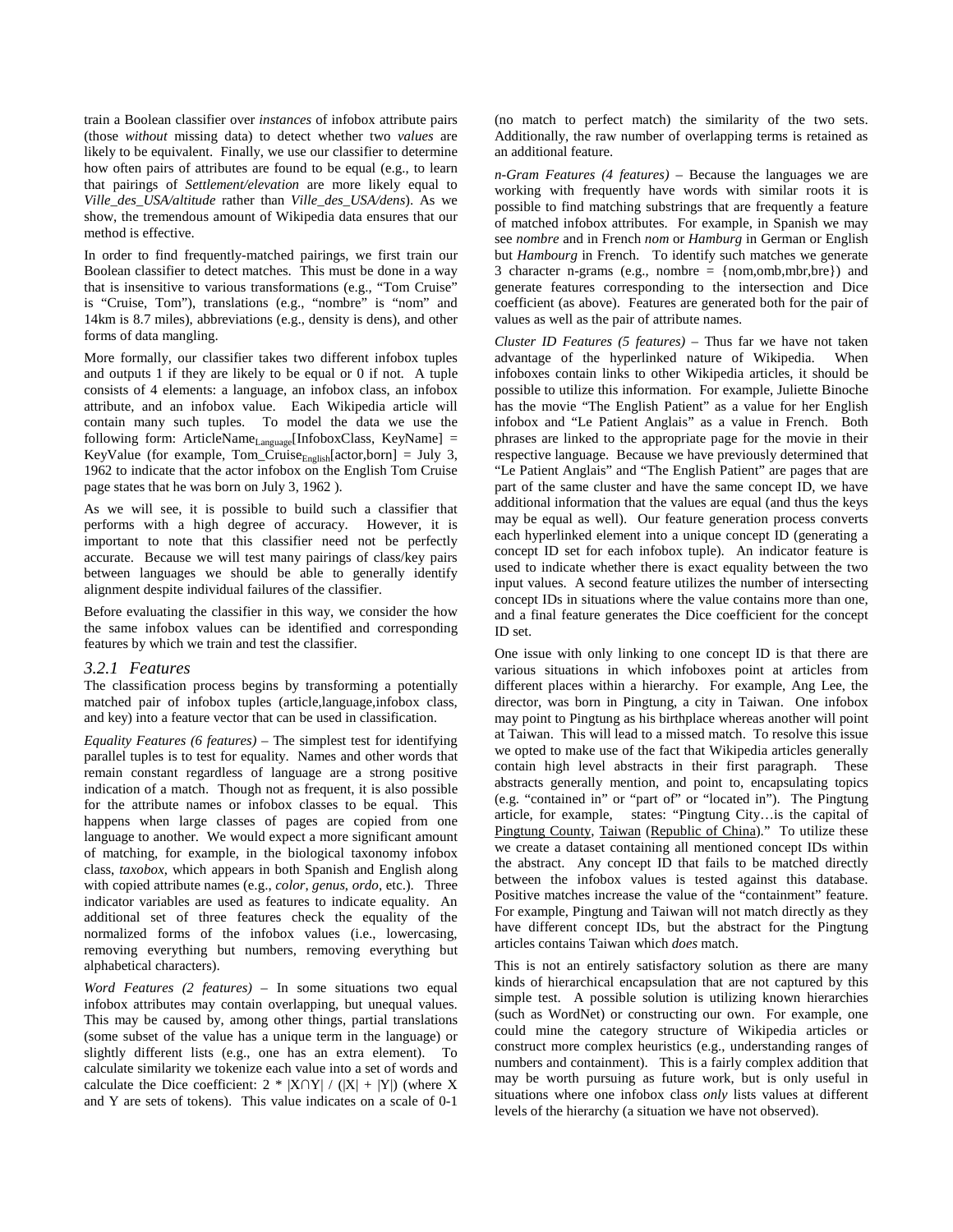

**Figure 5: Mapping infoboxes and the construction of training examples** 

*Language Features (1 feature)* – A simple indicator variable is used to indicate which type of pairing is being tested (e.g., "German/English" is 1, "English/Spanish" is 2, etc.)

*Correlation Features (2 features)* – In the case of numerical infobox data, neither exact equality nor simple n-gram features are sufficient for determining value similarity. These features break down in the presence of noisy data (e.g. population estimates from different years) or related values (kilometers vs. miles). With this in mind, we calculate the Pearson product-moment correlation between pairs of numerical attributes across all instances of an infobox class. For example, if we find that {*English, commune\_française, hectares*} frequently contains a number, we will compare that to every numerical attribute in the {*Spanish, localidad\_de\_francia*} class (the two classes are often paired). While most comparisons will not result in a high correlation, when we compare to the " $Km<sup>2</sup>$ " value, for example, we will get a nearly perfect fit (and an accurate linear regression that functionally transforms one value to another). This is not a perfect solution as frequently the system will find reasonable correlations that are not due to conversion (e.g. population versus landmass). We therefore cannot overly rely on this feature. However, it is useful for dealing with conversions and noisy data in conjunction with other features. In addition to the correlation we calculate and utilize the significance of each correlation (which may be used to filter directly at some  $\alpha$  or after a multiplecomparison correction).

An appealing characteristic of calculating this feature is that it may also be used when suggesting values to fill infoboxes. For example, a value given in  $Km^2$  in a Spanish infobox can be automatically converted into hectares if that is a more suitable unit for the French infobox. Since this is learned, we can bootstrap various numerical translations automatically without any prior knowledge.

*Translation Features (6 features)* – In situations where there is no textual similarity, we would like to make use of any language resources we have. To do so, we generate translations of each word by querying a sense-disambiguated panlingual translation dictionary, which is a continuation of the work by Etzioni, et al. [4]. This dictionary was created by starting from a collection of existing translation dictionaries, both bilingual and multilingual, and by inferring new translations.

Each word in the key, value, and infobox class name is translated by mapping it to all words in the target language. For example, when an English infobox containing *spouse* is tested against a Spanish infobox the following set is generated by our dictionary: {*consorte, cónyuge, cónyugue, dama, doña, emparejar, esposa,* 

*esposo, femenina, hembra, hombre, la mujer, marida, marido, mujer, pareja, señora, varon, varón*}. While the quality of the possible translations may vary, we are unlikely to find an overlap between two highly unrelated terms (e.g., *spouse* will never be translated to *nombre* (name)). For each key, value, and infobox class name we calculate two simple features to indicate a potential map. First, we calculate the number of successful matches (e.g., if a value in one tuple contains two words which are translated and one matches a word in the second tuple's value this score is 1). Second, we measure the ratio of matched terms to the total that can be translated (e.g. what percentage of the words mapped,

extending our previous example this is 50%).

#### *3.2.2 Generating a Labeled Training/Test Set*

Once we have extracted our features, we generate training data to build our classifier. Recall that we would like our classifier to accept a pair of complete tuples (e.g. {*English, actor, name, "Tom Cruise"*} and {*Spanish, actor, nombre, "Cruise, Tom"*}) and decide if the two should be mapped even though the values are not exactly equal. We would like to generate a significant training set with a minimum of human intervention. To do so, we recognize that infobox pairs that are frequently equivalent are likely to be correspondents. For example, if we find that in the many cases of potential linking we observe, that {*Spanish, actor, nombre*} and {*English, actor, name*} contain exactly the same values we might infer that these two should be mapped. Unfortunately, if these were the only training examples we had, the classifier would learn to predict that only those tuples with equal values are linked. To avoid this, and provide a wider range of training examples, we find pairs of highly equal tuples and then find situations in which the values *are not* equal. This is visualized as the top positive example of Figure 5 (i.e., name and nom).

Our implementation of this is as follows. Each value is hashed (i.e., MD5(Value)) and the output is sorted by the concept ID, hash pairing. All equal (concept ID, hash) pairs that come from a different language are then labeled as a match. For example:

A\_Person<sub>English</sub>[actor,name]= A\_Person<sub>French</sub>[Cinéma...,nom]

will mean that we increment the match counter for the pair {*English, actor, name*} and {*French, Cinéma (personnalité), nom*}. All values that have hyperlinks to some article will be replaced by their concept ID (for example, allowing us to determine that Sacramento and Sacramento, CA Étas-Unis are the same concept). In our dataset over 1M such "equal" tuple pairs are identified. Sorting these pairs by the number of times they are matched gives us a plausible set of correspondences to start from. Table 1, illustrates the top 6 scoring pairs (of 58k). To complete our selection of positive examples we take the top 4000 highscoring pairs and find all instances of those pairs whether or not their values are actually equal (1.3M positive examples). Of these we select 20k as positive examples.

Generating negative examples is also relatively straightforward. The general idea is that if we find a positive pair (e.g., {*J\_Smith, English, actor, name, "John Smith"*} and {*J\_Smith, French, Cinéma (personnalité), nom, "Smith, John"*}), we can randomly select a second element from one of the infoboxes and generate a new, negative, pair. In Figure 5, a negative example is then the replacement of the *nom* tuple with the *lieu de naissance* tuple. In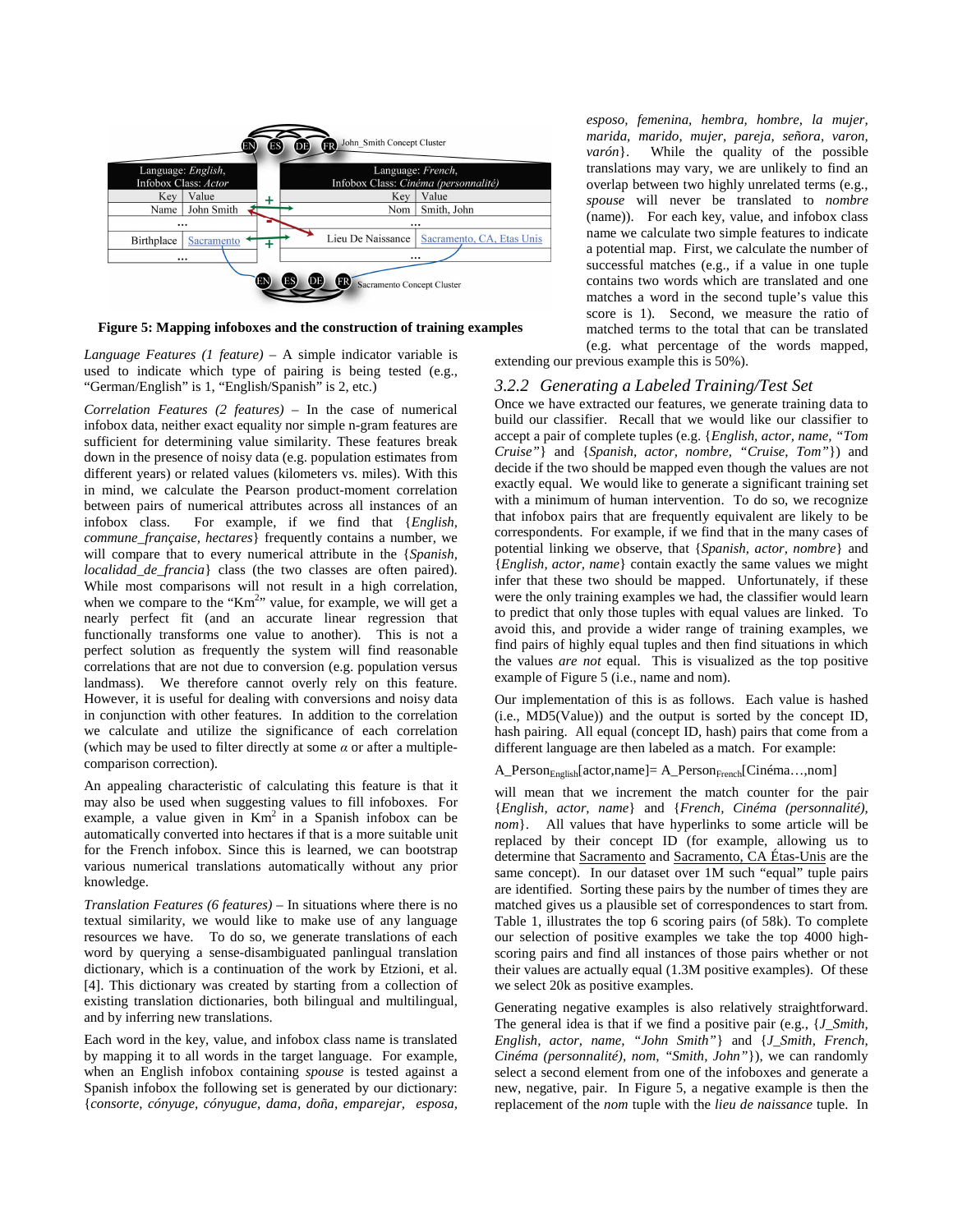order to prevent the random selection from generating another positive pairing, we remove from consideration the first 9000 frequently matched pairs in the equality list described above. This eliminates likely positive matches from being included as negative training examples, but does not completely remove pairs with matching values from consideration as negative examples. While this is reasonable (not all pairs of infobox tuples with equal values should be mapped), the end result is a higher number of false negatives. In running this algorithm, we find 3.7M possible negative examples (from which we select 40k for training).

#### *3.2.3 Calculating Pair-Wise Scores*

We train an Additive Logistic Regression [6] classifier on the training data described above (10-fold cross validation). Overall, our classifier achieves 90.7% accuracy in labeling pairs correctly (detailed in the experimental section below).

Having constructed our classifier, which is able to detect equivalence, we would now like to find the likelihood that a pair of keys will be equal given many examples. To do this we simply generate up to 100 examples of each possible pairing in the dataset. This number can be varied to generate sufficient significance under multiple-comparison corrections (though we leave this to future work). This process will generate 100 pairs of {*English,actor,name*} and {*French, Cinéma (personnalité), nom*} from existing data, 100 pairs of {*English,actor,name*} and {*French, Cinéma (personnalité), lieuDeNaissance*} and so on. Pairs are selected at random and fed into the classifier (16.9M of them). The classifier determines the number of matched pairs. The ratio between the number pairs found to be matches and the number tested gives us a score, *p*, that the pair is a good match. Running this algorithm identifies 161k pairs with  $p > 0$ .

Given that we have previously calculated pairings with a high number of exact matches, one might reasonably ask if we could not use these numbers directly for a score. Unfortunately, while effective in situations where there are many examples of a given pairing, edge (i.e., rare) cases do not work nearly as well. For example we see many Italian cities in Wikipedia that that have a *commune\_italienne* infobox in the French article and i*nfobox\_cityit* in English. In these situations it is easier to find enough matches to convince ourselves that certain values are equal. However, in situations where we do not have enough testable pairs (in the tail of the infobox distribution) we may not be able to find enough *exactly* matching pairs to distinguish between a true positive and a noise. For example, despite 29 potential matchings between the names of Vice Presidents in English and German (e.g. {*infobox\_vice\_president, name*} and {*personen-daten, name*}) only 1 instance matched exactly.

# **3.3 COMPLETING INFOBOXES**

With weighted mappings between infoboxes, it now becomes possible to find corresponding pages, align infobox attributes and translate missing values. In Ziggurat, this is done by picking the target article, and then using the infoboxes from other articles sharing the same concept ID to complete the target infobox. Toward this end, there are two considerations that need to be made. The first is deciding which attributes should be filled for

| #    | language, infobox class, key                                       | language, infobox class, key                                                      |  |
|------|--------------------------------------------------------------------|-----------------------------------------------------------------------------------|--|
| 8353 | en (English), infobox_swiss_town,<br>neighboringMunicipalities     | fr (French), infobox commune de suisse,<br>communeslimitrophes (common boundries) |  |
| 5524 | en, infobox cityit, postalcode                                     | fr, commune_italienne, cp ("code postal")                                         |  |
| 5054 | en, infobox cityit, name                                           | fr, commune italienne, nom                                                        |  |
| 4771 | de (German), infobox film, ds<br>(short for "darsteller," or cast) | en, infobox film, starring                                                        |  |
| 4421 | de, personendaten, geburtsort<br>(birthplace)                      | en, persondata, placeOfBirth                                                      |  |
| 4295 | en, infobox_cityit, officialName                                   | fr, commune_italienne, nom                                                        |  |

**Table 1: The 6 most frequent tuples found to be equal** 

the target infobox (if the user does not explicitly tell us), and the second is how to transform from the approximate matchings to a more specific and precise case by case matching.

### *3.3.1 Choosing Potential Attributes*

We employ three different methods for choosing target attributes, each increasingly more general. The first requires that the target article have an existing infobox, and works by simply picking the attributes of that infobox that are already present. Although this approach is not capable of generating new attributes, it has the advantage of using more relevant attributes, and could be applied to infobox cleanup and correction.

The second approach also requires that the target article have an existing infobox. However, instead of only using existing attributes, we now expand the potential attributes to include other attributes from the represented classes. For example, if the *actor* class can contain the attributes *name*, *born*, and *movies* and the particular instance only contains *name*, then the potential attributes list is expanded to contain *born* and *movies*. However, because many classes contain infrequently used attributes (e.g. typos or variations), we have implemented a configurable threshold, so that only highly occurring attributes are considered (e.g. attributes that occur at least 1% of the time in the class).

The third and final approach does not require any prior knowledge of the infobox to be completed. Instead, we guess the best set of potential classes, and then generate attributes by filling them out as in the second approach. The guesses are generated by counting infobox class co-occurrences. However, in order to prevent one extremely frequent class from matching many others, we also introduce a weighting mechanism to the co-occurrence count. Instead of using the raw co-occurrence, we weight each by a measure of how related the two classes are. This weight is currently the maximum pair-wise probability over all potential attribute matches, although more sophisticated mechanisms could be used. Once these weighted co-occurrences are found, we save the highest match for each target and source language pair. This also includes pairs where the source and target languages match. Although currently unused, this could be beneficial in generating more potential classes for both the second and third approaches.

#### *3.3.2 Filling Missing Values*

Having now determined several potentially-corresponding attributes, we must decide how to select the best match. The first, and simplest, approach is to pick, for each target attribute, the source attribute with the highest pair-wise score. This has been the primary technique employed by our system and, although simple, demonstrates fairly accurate results (see Table 2 for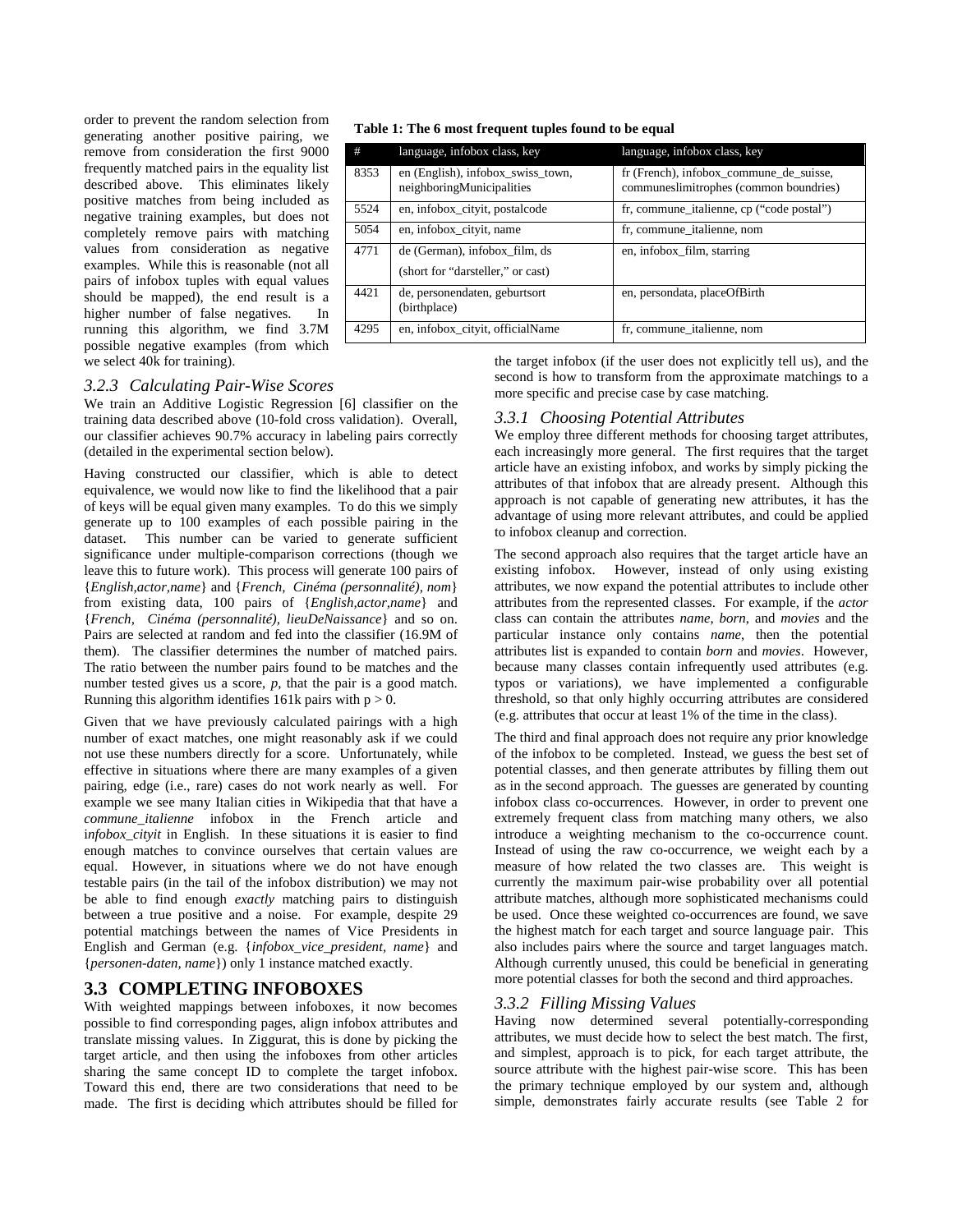| English           | Spanish                          | German                   | French                  |
|-------------------|----------------------------------|--------------------------|-------------------------|
| baftaawards       | premiosBafta (0.674)             |                          |                         |
| birthdate         | fechaDeNacimiento (0.569)        | geburtsdatum (0.712)     |                         |
| birthname         | nombreDeNacimiento (1)           | imdbNameProperty (0.987) | nomDeNaissance (0.979)  |
| birthplace        | lugarDeNacimiento (0.893)        | geburtsort (0.990)       | lieuDeNaissance (0.946) |
| caption           | nombre $(0.8)$                   | name (0.663)             | nom $(0.818)$           |
| cesarawards       | premiosCesar (0.923)             |                          |                         |
| children          | hijos $(0.857)$                  | name (0.552)             | enfant $(0.818)$        |
| deathplace        | lugarMuerte (0.857)              | sterbeort (0.920)        | lieuDeDécès (0.846)     |
| emmyawards        | premiosEmmy (0.873)              |                          |                         |
| goldenglobeawards | premiosGloboDeOro (0.737)        |                          |                         |
| homepage          | sitioWeb $(1)$                   | name (0.833)             | siteInternet (1)        |
| imagesize         | tamañoDeFoto (0.921)             |                          | imagesize $(0.878)$     |
| imdbId            | imdb $(1)$                       | id (0.982)               | imdb(1)                 |
| location          | $location(1) \dots$              | geburtsort (0.900)       | lieuDeNaissance (0.965) |
| name              | name $(1)$                       | name $(1)$               | nom $(1)$               |
| notableRole       | interpretacionesNotables (0.633) |                          | filmsNotables (0.777)   |
| othername         | nombreDeNacimiento (0.604)       | imdbNameProperty (0.8)   | name (0.733)            |
| parents           | nombreDeNacimiento (0.703)       | name (0.764)             | nom(0.681)              |
| restingplace      | lugarDeDefunción (0.8)           |                          |                         |
| sagawards         | lugarDeNacimiento (0.571)        |                          |                         |
| spouse            | cónyuge (0.929)                  |                          | conjoint $(0.891)$      |
| tonyawards        | premiosTony (0.555)              |                          |                         |
| website           | sitioWeb $(1)$                   | name (0.955)             | siteInternet (1)        |

**Table 2: Experimental results showing the best matches for the fields in the English infobox actor class with p > .5 (infobox class names removed and only the top match from each language is retained, probabilities listed in parenthesis).** 

example output). This approach acknowledges that different empty infobox attributes can be filled from the same matched attribute, but reasons about each key-key match independently. In the future, we hope to employ probabilistic joint inference, matching all attributes simultaneously.

There are a number of situations where this flexibility causes problems. For example, there are many "name" attributes for different attributes (birth name, alternative name, alias, etc.). Because "name" is similar to all these, it will be considered a high quality match to all of them. By filling in these fields with the name value we frequently make mistakes. A solution we have experimented with is enforcing a one-to-one mapping between two infoboxes. While this assumption is not entirely correct, all attributes within any given infobox should represent distinct pieces of information, so a one-to-one mapping is acceptable. Thus, if one assumes that two sets of infobox attributes have a one-to-one mapping, known algorithms for maximum weight matching can be used to determine a mapping. Preliminary experiments using the Kuhn-Munkres maximum weight bipartite matching algorithm on pairs of infoboxes show promising results.

Ziggurat will attempt to fill in the missing value in the language of the target article. In many situations for Wikipedia this is not necessary as infobox values are frequently personal names or numerical values that can be directly copied. However, there are situations where some translation would be useful. For example, if we are completing a French infobox using English infobox data, we would prefer to use Étas-Unis as the birthplace rather than United States. This is easiest in situations where the value is a hyperlink to another Wikipedia article in which case we might use the title for that article in the language of the missing article. In situations where there is no link, we must rely on either manual translation or automated dictionaries. It is here where use of the pan-lingual dictionary [4] can pay off by proposing a plausible set of translations which can be manually corrected.

# **4. EXPERIMENTAL RESULTS**

Because Ziggurat's modules each depend on learning and are sensitive to the peculiarities of the data, we evaluate each independently.

# **4.1 Classifier Accuracy**

As described earlier, the classifier accuracy for all features is 90.7% (10-fold cross validation). This result is biased towards more false negatives (17%) over false positives (5%). As alluded to earlier, we were interested in how much translation based features add to the precision of the classifier. Removing these features from consideration we find our precision goes down very slightly (90.6%) with most new mistakes being categorized as false negative (18% false negative rate). This slight difference may indicate that complex translation infrastructure or large dictionaries are not necessary for this task. That being said, we do believe that translation may be a highly useful feature when comparing very dissimilar languages. Because we are only considering western languages in this work, we can frequently rely on features such as character n-gram similarity to detect related words. This may not be the case when comparing English to Chinese, for example. Thus, while translation features do not add much to the accuracy of our results in this instance, they are likely worth retaining and considering in a more global scenario.

# **4.2 Scores and Attribute Matching**

After generating the score, *p*, as described above, we wanted to make sure that both our intuition for the interpretation of these values as well as our mechanism for selecting training data was plausible. To test this we group the ranked list of infobox attribute pairs by the number of exact matches (as in Table 1) into quartiles (see Figure 6). Thus, the first quartile contains the pairs with the most number of exact matches, and so on. Plotting the average calculated score for each quartile we see a significant difference (Kruskal-Wallis,  $p < 0.05$ ) between the first quartile and other groupings, and a general downward slope. This is a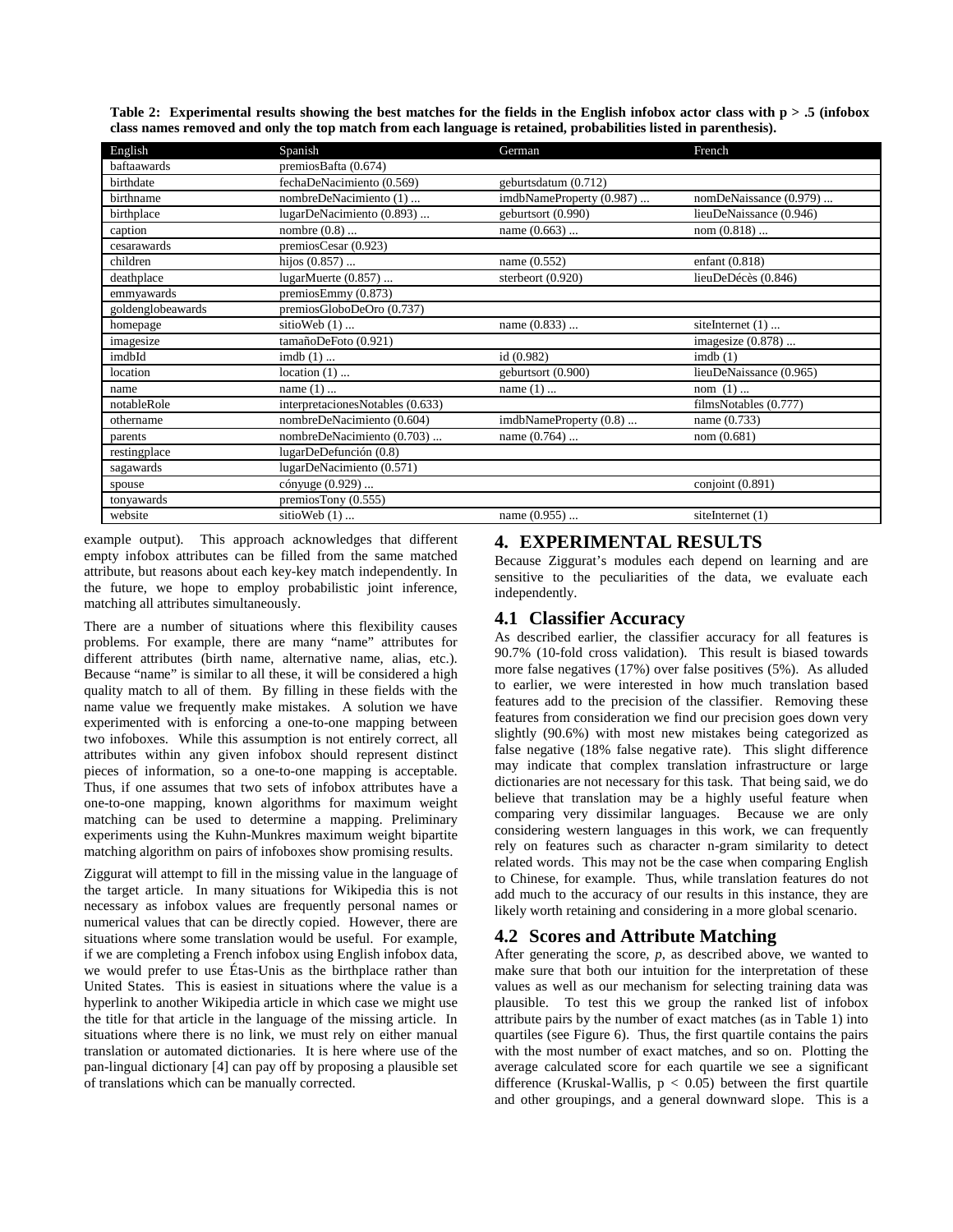

**Figure 6: # of Exact matching versus probabilities** 



**Figure 7: Probabilities versus Evaluation Scores** 



**Figure 8: Original, content created by Ziggurat, and Potential for English (a) and Spanish (b) domains.** 

positive indication that pairings that are frequently equal also have a higher *p*.

To further test our measure we generated a list of 285 attribute pairings selected with a broad range of *p*. These were manually labeled by 2-4 participants on a scale of 0 (not a match) to 2 (a perfect match), with 1 indicating a possible, but non-ideal match (i.e., if one had a value from the given attribute one might infer the value for the other). Figure 7 illustrates the results. Again, all groupings are significantly different (Kruskal-Wallis,  $p < 0.05$ ) and the higher the score the higher the average evaluation score. The disproportionately higher quality of pairs with  $p > .75$ informed our decision to utilize this number as a threshold. We also found the average rank for each pair in each other's lists of best matches (i.e. for a pair of infobox attributes A and B, if we list all matches for A, where does B fall?). Calculating the correlation between average evaluation score and rank (for those up to rank 14 as data is sparse after this), we find a negative Kendall's tau correlation (-.384) indicating a degradation in evaluation score the lower the rank (i.e., worse the match).

Using a threshold of .75 to discard low quality matches, we "hid" existing infobox values and generated the most likely match using the simple ("best match") algorithm described above for 200 pairs. These were manually labeled by the authors, revealing an overall precision of 86%.

#### **4.3 Ziggurat "Recall"**

In Figure 8 we see a graphical representation of the gains made by our algorithm. These plots were generated by calculating the average number of entries for each infobox class before and after applying our system for infobox classes with at least 10 occurrences. We have also included a measure of potential, which is simply the 99th percentile of sizes for encountered instances of each infobox class. Classes are then sorted in decreasing order of average number of entries before plotting. However, a plot of the raw data is fairly noisy, since neither gains nor potential is directly proportional to average size, so we have instead plotted a cumulative version of this same data for ease of reading.

Particularly noteworthy about these plots is the continued growth of infobox sizes after applying our system even as the growth of existing entries begins to slow. This is due in large part to the ability of our system to generate a filled infobox even when the target article has no infobox or is missing altogether. Also interesting is the noticeably larger growth in Spanish and French (not shown) infoboxes as compared to English and German (not shown). This is strong evidence that our system is able to leverage size differentials to boost infobox sizes. Even more important is that these gains can be realized between any linked articles with such a size differential. The plots illustrate this trend on the per-language scale.

### **4.4 Generating Missing Infoboxes**

In order to measure the quality of our infobox creation mechanism, we introduce two quality metrics. First we measure the quality of the guessed classes using the traditional measures of precision and recall. To create these numbers, we ran our infobox creation algorithm using existing infoboxes as a target (i.e. attempting to recreate an existing infobox from scratch), and then measuring the overlap between the classes in the existing infobox and the classes in the guessed infobox. Summing these overlaps, the number of guessed classes, and the number of existing classes over all target infoboxes gives us the overall precision of 54% and recall of 40%. German was at a high of 80.7% precision and English at a low of 45.7%. This is likely due to the fact that there are far fewer potential German infobox classes (e.g. *personnendaten* is a popular box for any type of person).

Keeping in mind that many infobox classes are applicable to any given article and the large number of potential classes, these numbers are quite acceptable. More than half of the classes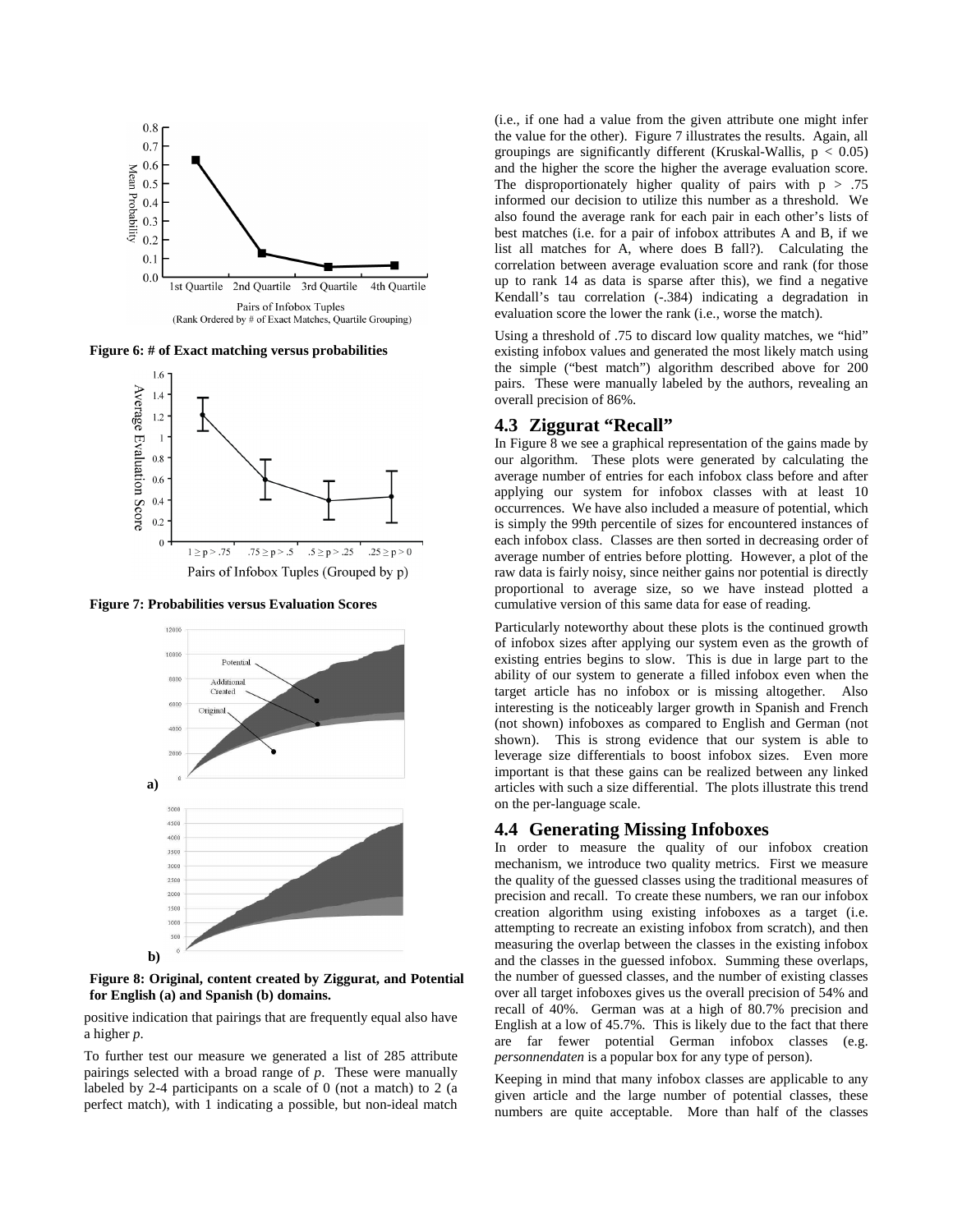guessed are applicable, and around 40% of the original classes are "re-guessed." However, this only tells us the quality of the classes guessed, and not how the selected attributes are distributed within them. Although only 54% of the classes found by our algorithm already exist in the target infobox, it is possible that a disproportionate number of the found attributes lie within those classes. For this reason, we introduce our second quality measure, the percentage of guessed attributes that belong to the overlapping classes. This is a measure of the overlap between the attributes selected by the infobox creation and completion algorithms. The overall result is 71.8%.

This indicates that our algorithm is indeed finding high quality attributes to fill, even when nothing is known about the target infobox. Furthermore, this second measurement allows us to estimate a lower bound on the quality of created infoboxes. Since almost 72% of keys are shared with the completion algorithm, which has a precision of 86%, we can conclude that the creation algorithm has an estimated precision of at least 62%.

# **5. APPLICATIONS AND FUTURE WORK**

In addition to the application described here, the ability to align pages and infobox attributes in multi-lingual Wikipedia has many other uses, several of which we are starting to explore.

# **5.1 Information Extraction**

Wu and Weld [20] have shown that by heuristically matching infobox attributes with sentences containing identical values, their Kylin system can create a dataset for self-supervised training of a CRF extractor. When applied to an appropriate page, which *doesn't* yet have an infobox, the Kylin extractor can often find the correct attribute value, thus creating or completing an infobox for a page. In contrast, this paper has shown an additional way to obtain missing infobox values—by translating them from a language whose page *does* have the value in an infobox. But there are many possible improvements to our scheme.

*Voting across Languages:* Instead of picking a single language and translating the value from the page in that language, one could read the infobox value in multiple languages, translate into the target language and (if the candidate values differed) vote to find the most likely value.

*Parallel Extraction:* The same self-supervised methods pioneered by Kylin can be applied independently in each language, training CRF extractors from pairs of infobox values and the corresponding natural language sentences. After running these extractors on Spanish, French and other pages, there will be a much larger set of multi-lingual infobox attribute values; these can now be voted to create even higher-precision translations.

*Joint Extraction:* Instead of learning separate extractors for each language and then voting, a more sophisticated approach might be to learn a *single, joint* extractor which takes as input aligned pages from several languages. A single finite-state machine would be trained using bag of words, capitalization and part-of speech information in each language simultaneously.

*Stacked Extraction:* Instead of using voting to resolve a conflict when two languages disagree on the translated value of an infobox attribute, a better approach might be to train a meta-learner to learn to predict which language is more likely to have the correct answer. This stacked learner might learn rules of the form ``When German and French disagree, German is more likely correct unless Spanish agrees with French."

*Shrinkage across Languages:* Wu *et al.* [18] showed that one could train more accurate Wikipedia CRF extractors by using a statistical technique, called *shrinkage*, to increase the number of training examples. Following, [9], they used a taxonomy to identify the correspond attribute A' for the parent, I', of I and the analogous attributes for subclasses of I. By treating the values of I'.A' (along with their matching natural-language text) as training examples for I.A, a much larger training set was obtained and both precision and recall improved. The same mechanism can be applied in multi-lingual Wikipedia, assuming that for any infobox class, I, different languages describe different sets of entities. Thus if the English version didn't have an infobox for an actor while the French version did, one could translate the French values to English and use the result for training examples. This approach can be improved using voting or stacked extraction. Furthermore, the process may be run iteratively, as with cotraining: shrinking examples from  $L_1$  to train extractors for  $L_2$ , extracting values for  $L_2$ , and then using shrinkage to learn a better classifier for  $L_1$ .

*Page Classification:* If a page has even a partial infobox, then it is clear what type of extractors should be applied to find values for additional attributes; however, if no infobox exists, one must use a classifier to determine which class of infobox is appropriate. Wu and Weld [20] used a simple heuristic classifier, which has high precision but low recall. Several machine-learning methods could be used to train a more versatile classifier—an important topic for future work. But this raises the question of which features should be fed to that classifier. Clearly, one might use a bag of words as well as list and category information. But our multi-lingual techniques suggest an even larger set of features. Rather than just using a bag of  $L_1$  words when classifying an article, it seems most likely that including words from aligned pages in different languages will result in improved performance.

# **5.2 Ontology Learning**

Wu and Weld [19] demonstrated an autonomous system for generating ontology (including parent/child mappings for corresponding attributes) over infobox classes in English, and shrinkage along this taxonomy was later shown to greatly improve the precision and recall of extraction [18] as we mentioned above. Ontological shrinkage will likely prove even more effective with a better taxonomy, so how can one improve the accuracy of ontology construction? Not surprisingly, multi-lingual Wikipedia again promises to help. Wu and Weld's approach leverages a number of features when predicting subsumption relations; for example, the revision history of a page. By aligning pages together and tracking the revision history of each, one would likely get several times more feature data in this regard alone.

# **6. RELATED WORK**

Though there is a great deal of research on Wikipedia and its uses, there is only a limited amount on its multi-lingual properties. A number of systems have begun to apply this data for various tasks including question answering [5], thesaurus building [8], disambiguation and named entity extraction [11][16], and topic identification [7]. To our knowledge, Ziggurat is the first attempt at infobox alignment in the multi-lingual Wikipedia. However, other systems have recently emerged supporting other types of correspondences [2].

Creating cross-language links is a problem recognized both within the Wikipedia community—as evidenced by the creation of various "bots" to automatically fix these links—as well as in a